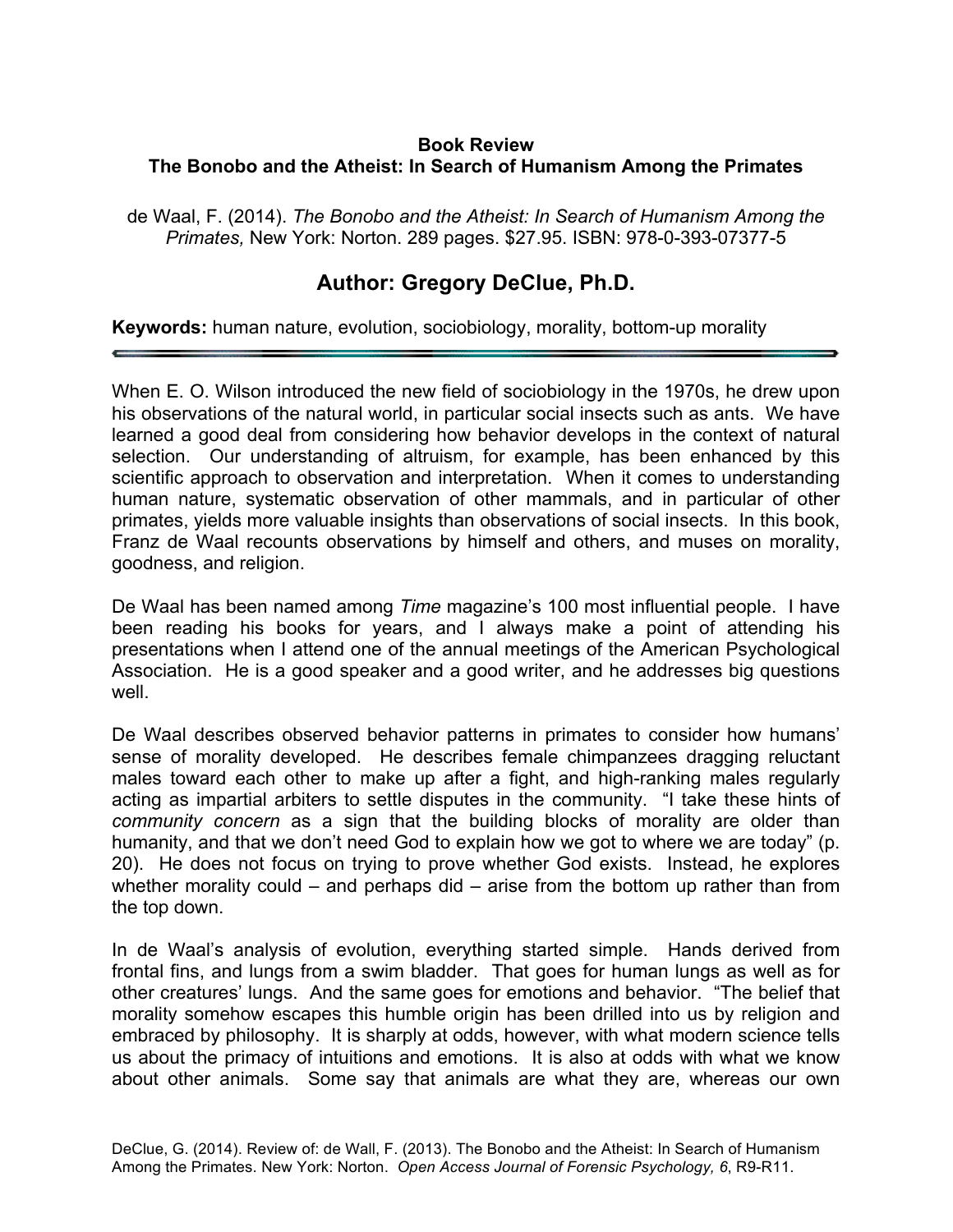species follows ideals, but this is easily proven wrong. Not because we don't have ideals, but because other species have them, too" (p. 227).

De Waal notes that humans are mammals, a group of animals marked by sensitivity to each other's emotions. He describes animal behavior that shows a sense of fair play. For example, an ape in captivity welcomes a bit of cucumber to eat. But if the same ape is presented with a cucumber while another ape gets a grape, the ape refuses the cucumber and demands a grape.

In the wild, dogs, wolves, and coyotes are pack animals that learn how to get along with others in their pack. De Waal described the work of other researchers who found that canid play is subject to rules, builds trust, requires consideration of the other, and teaches young how to behave. During play, adults sometimes let a pup "win," and all the animals learn to control their bites so they do not hurt others in their pack.

De Waal describes concepts of fairness and justice emerging from observations of apes, monkeys, dogs, and other mammals. For de Waal, it is easy to see how these basic concepts provide the underpinnings for more complex moral reasoning among humans. In looking at human patterns, de Waal notes that although a sense of morality applied within one's group may come easy—it appears to be part of human nature broader morality requires use of human intellect. "Even though I believe that morality is firmly rooted in the emotions, biology has barely prepared us for rights and obligations on the scale of the modern world. We evolved as group animals, not global citizens" (p. 235).

Ultimately, de Waal's message is optimistic. "Everything science has learned in the last few decades argues against the pessimistic view that morality is a thin veneer over a nasty human nature. On the contrary, our evolutionary background lends a massive helping hand without which we would never have gotten this far<sup> $\overline{r}$ </sup> (p. 240).

## **Implications for Forensic Practice**

My general expectation is that anything that helps us have a more accurate understanding of human nature is likely to assist us in our work as forensic psychologists. The more we understand the species with which we work, the better our perspective and the better our decisions.

Although I do not currently provide treatment to inmates or forensic patients, I imagine that the ideas in this book could provide food for thought for forensic treatment providers. Perhaps de Waal's perspective could be useful for people treating humans with apparently impaired (or nonexistent) senses of morality.

Coincidentally, while reading this book, I watched an episode of *Democracy Now!* that included interviews of a psychiatry professor and a correctional deputy regarding prison practices. The psychiatrist, Dr. James Gilligan, stated, "Zookeepers are not allowed to